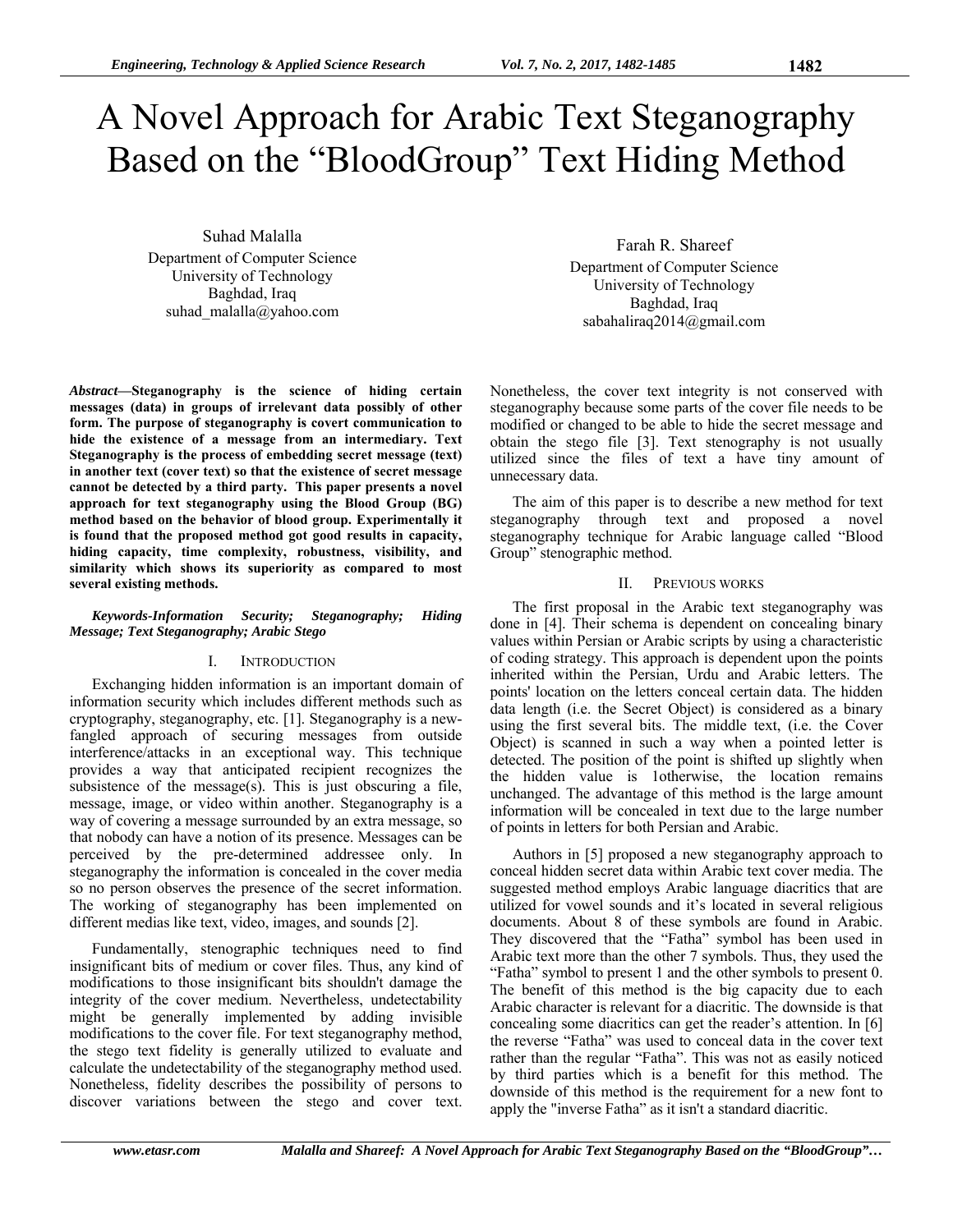In [7], authors proposed a new method by using "Kashida". Several algorithms were developed and performed in a stego method named MSCUKAT (Maximizing Steganography Capacity Using "Kashida" in Arabic Text). The enhancements with this attempt involve maximizing the capacity of cover media to conceal more secret information, minimizing the file size that rise after hidden the secret and improving the security of the encoded cover media. It was shown that this method was superior over similar previous. In [8], eight different techniques that deal with using Arabic natural language to hide secret message were considered. The authors of this paper have also published a previous similar study in [9].

#### III. THE PROPOSED TECHNIQUE

#### *A. Architecture*

The architecture of system is same as in [9], which is organized with two portions: the sender side that encrypt the secret message, compress it and then embed it and the receiver side that decodes the stego message and by using the same encrypted key.

#### *B. Stego Module*

The hiding process is used by the sender to hide the secret message into the cover text. This process involves select the input file, which represents the encrypted compressed secret message, and a group of sub processes as represented in (1). The proposed method is based on employing two stego options of "Kashida" and change the Unicode of the letter based on the behaviour of the blood group (ABO).

CoverText+SecretInformation = StegoText (1)

Let Group A connect dotted Arabic characters like  $(1, 1, 1)$ except characters of the AB group, Group B connect not-dotted Arabic characters like (بح, بعد) except characters of AB group, and Group AB separate Arabic characters like ( $\ell$ ,  $\mu$ ,  $\ell$ ). The steps of blood group apply algorithm is as following.

- 1. Assume that P is previous character and C is current character.
- 2.If P is (A group) and C is (A group) or P is (B group) and C is (B group) then insert Kashida and return, for example:
	- o Example 1*:* Case (P is (A group) and C is (A group)): if the word is (شجرة), where (P=شبرة), the result after applying kashida on P, will be (شجرة).
	- o Example 2: Case (P is (B group) and C is (B group)): if the word is (سماح), where (P=س, C= $\epsilon$ ), the result after applying kashida on P, will be (سماح).

## 3.If C is AB group:

- If P is (A group or B group), replace C from ISO-8859-6(Arabic) code to Medium type, for example:
	- o Example 3: Case (P is (A group) and C is (AB group)): if the word is (غرفة), where (P= $\zeta$ , C=), the result after applying Medium type on C letter, will be (0xFEAE).
- If P is AB group or AB` group, replace C from ISO-8859- 6 (Arabic) code to isolated type, for example:
	- o Example 5: Case (P is (AB group) and C is (AB group)): if the word is  $(\rightarrow)$ , where  $(P=\rightarrow)$ ,  $C=\rightarrow)$ , the result after applying isolated type on C letter, will be (0xFEAE).

Figure 1 shows the blood group behavior and Table I the mapping from AB to AB` for isolated characters.



Fig. 1. Behavior of blood group Stego method.

TABLE I. MAPPING FROM AB TO AB` FOR ISOLATED CHARACTERS

| $N_2$        | Unicode | <b>Character</b> | <b>Isolated Type</b> | <b>Medium Type</b> |
|--------------|---------|------------------|----------------------|--------------------|
| 1            | 0x0621  | ¢                | 0xFE80               | 0xFE80             |
| $\mathbf{2}$ | 0x0622  | ī                | 0xFE81               | 0xFE82             |
| 3            | 0x0623  |                  | 0xFE83               | 0xFE84             |
| 4            | 0x0624  | ۇ                | 0xFE85               | 0xFE86             |
| 5            | 0x0625  |                  | 0xFE87               | 0xFE88             |
| 6            | 0x0627  |                  | 0xFE8D               | 0xFE8E             |
| 7            | 0x0629  | ã                | 0xFE93               | 0xFE93             |
| 8            | 0x062F  | د                | 0xFEA9               | 0xFEAA             |
| 9            | 0x0630  | Ż,               | 0xFEAB               | 0xFEAC             |
| 10           | 0x0631  | ر                | 0xFEAD               | <b>OXFEAE</b>      |
| 11           | 0x0632  | ز                | 0xFEAF               | 0xFEB0             |
| 12           | 0x0648  | و                | 0xFED                | 0xFEEE             |

The Stego algorithm of this method is described in follows:

*1) Embedding Algorithm* 

| Input:         |                            | Encrypt Compressed    | Secret | message |  |  |  |
|----------------|----------------------------|-----------------------|--------|---------|--|--|--|
|                |                            | (ECSM), Arabic cover. |        |         |  |  |  |
|                | Output: Arabic Stego Text. |                       |        |         |  |  |  |
| Step 1: Start. |                            |                       |        |         |  |  |  |

**Step 2:** Read two characters (P-previous, C-current).

**Step 3:** Call for blood group A (dotted letters), blood group B (non- dotted letters) and blood group AB (isolated letters).

**Step 4:** Check:

 $\blacksquare$  If (ESM/ECSM-bit=1) and (previous letter is from A or B) and (current letter is from A or B) Then: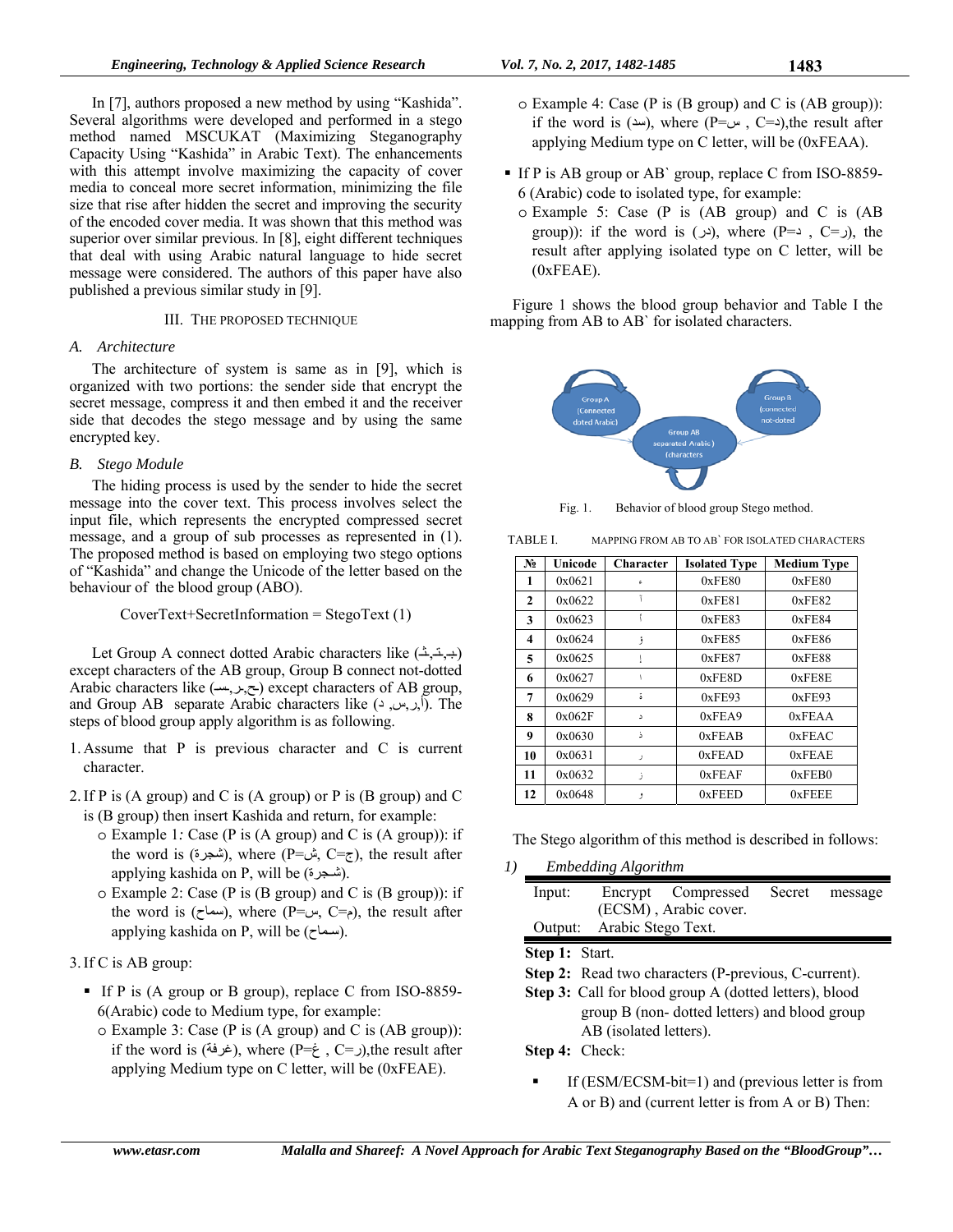- i. Remove Kashida from Arabic cover text (if exist).
- ii. Check Arabic Letters Conditions:
	- Arabic Code Zone.
	- Not Start or End of a word.
	- Not between  $\cup$  and  $\vdots$
	- Kashida table.
- iii. Put "Kashida" after the previous letter.
- If (ESM/ECSM-bit=1) and (previous letter is from A) and (current letter is from AB) Then change the Unicode to medium type for the current letter.
- If (ESM/ECSM-bit=1) and (previous letter is from B) and (current letter is from AB) Then change the Unicode to medium type for the current letter.
- If (ESM/ECSM-bit=1) and (previous letter is from AB) and (current letter is from AB) Then change the Unicode to isolated type for the current letter.

**Step 5:** Combine the results and return.

## **Step 6:** Output Arabic stego text.

**Step 7:** End.

## *2) Extracting Algorithm*

| Input:  | Arabic Stego Text |                                     |  |
|---------|-------------------|-------------------------------------|--|
| Output: |                   | Encrypted Compressed Secret message |  |
|         | (ECSM)            |                                     |  |

**Step 1:** Start.

**Step 3:** Check:

- If (previous letter is from A) and (code of Kashida is exist) and (current letter is from A) then return 1.
- If (previous letter is from B) and (code of Kashida is exist) and (current letter is from B) then return 1.
- If (previous letter is from A) and (code of Unicode for current letter is exist) and (current letter is from AB) then return 1.
- If (previous letter is from B) and (code of Unicode for current letter is exist) and (current letter is from AB) then return 1.
- If (previous letter is from AB) and (code of Unicode for current letter is exist) and (current letter is from AB) then return 1.
- Otherwise, return 0.
- **Step 4:** Gather each 8-bits to get byte and then convert it to string.

**Step 5:** End

## IV. RESULTS

This part shows the experiments results used to evaluate the performance of the proposed system. The system has been utilized in C#. The tests were run in a workstation laptop (Dell) with the following specifications: CPU 1.8 GHz core i3, RAM , 4GB DDR3, OS Windows 8 64bit, Visual studio 2013

## *A. Capacity*

At first we calculated the secret messages sizes before and after encryption and compression ratio to determine the changes and the gain from using compression to reduce the message sizes that will be improving the hiding process by reducing cover capacity needed. As shown in Table II, the results show that compression with (gzip) is very useful with large secret message that is be practically efficient.

## *B. Hiding capacity*

The Hiding capacity (in bits/Bytes) need to hide two secret messages with fixed cover. The cover capacity needs for Blood Group stego method is shown in Table III.

## *C. Time Complexity*

In order to calculate the actual time needed to embed with the Blood Group method a timer function was used. Table IV shows the embedding time needed for this stego method for 2 secret messages with a fixed cover message.

## *D. Robustness, Visibility, & Similarity*

Robustness is the resistance of the steganography technique against modifying or destroying the secret message. Results are shown in Table V.

#### V. CONCLUSION

A hybrid method that combines both cryptography and steganography is considered in this paper. A novel algorithm called "BloodGroup" is proposed. The new scheme demonstrated rather good results in terms of capacity, speed, robustness, printing, copying and pasting, font changing, similarity, visibility and security but poor results in OCR which should be attributed to the poor level of the available Arabic OCR software. Further improvement is achieved when the GZIP compression technique is also employed.

TABLE II. SECRET MESSAGE CAPACITY WITH OR WITHOUT ENCRYPTION AND COMPRESSION

| Secret<br>Message | Secret<br>Message | Before<br>$\text{Encrypt+}$<br>Compression |                       | After<br>Encryption(AE) |       | After Encrypt+<br>Compression<br>(AEC) |                                      | Comp.<br>Ratio* |
|-------------------|-------------------|--------------------------------------------|-----------------------|-------------------------|-------|----------------------------------------|--------------------------------------|-----------------|
| Language          | (length)          |                                            | No. of $\vert$ No. of | No. of                  |       |                                        | No. of $\vert$ No. of $\vert$ No. of |                 |
|                   |                   | 1's                                        | char.                 | 1's                     | char. | 1's                                    | char.                                |                 |
| Arabic            | 1340              | 8871                                       | 19152                 | 9659                    | 19736 | 4261                                   | 8472                                 | 57.0%           |
| English           | 3212              | 11395                                      | 25720                 |                         | 26264 | 6713                                   | 13592                                | 48.2%           |

\*Comp. ratio=(size before comp. (AE)-size after comp. (AEC))/size before comp. (AE)

TABLE III. HIDING CAPACITY FOR 2 SECRET MESSAGES WITH FIXED COVER (LENGTH=258107).

| Length of cover (real used) With (Encrypt $+$ Compression) |                |                                   |                       |                |                                      |  |  |  |
|------------------------------------------------------------|----------------|-----------------------------------|-----------------------|----------------|--------------------------------------|--|--|--|
| Real used<br>of cover                                      | Secret<br>(S1) | Hiding capacity<br>(bits / bytes) | Real used<br>of cover | Secret<br>(S2) | Hiding<br>capacity<br>(bits / bytes) |  |  |  |
| 37572                                                      | 8472<br>bits   | 22.5                              | 60330                 | 13592<br>bits  | 22.5                                 |  |  |  |

\*(Hiding capacity= secret (bits) / real used of cover (bytes)

**Step 2:** Convert stego-cover to UTF-8.